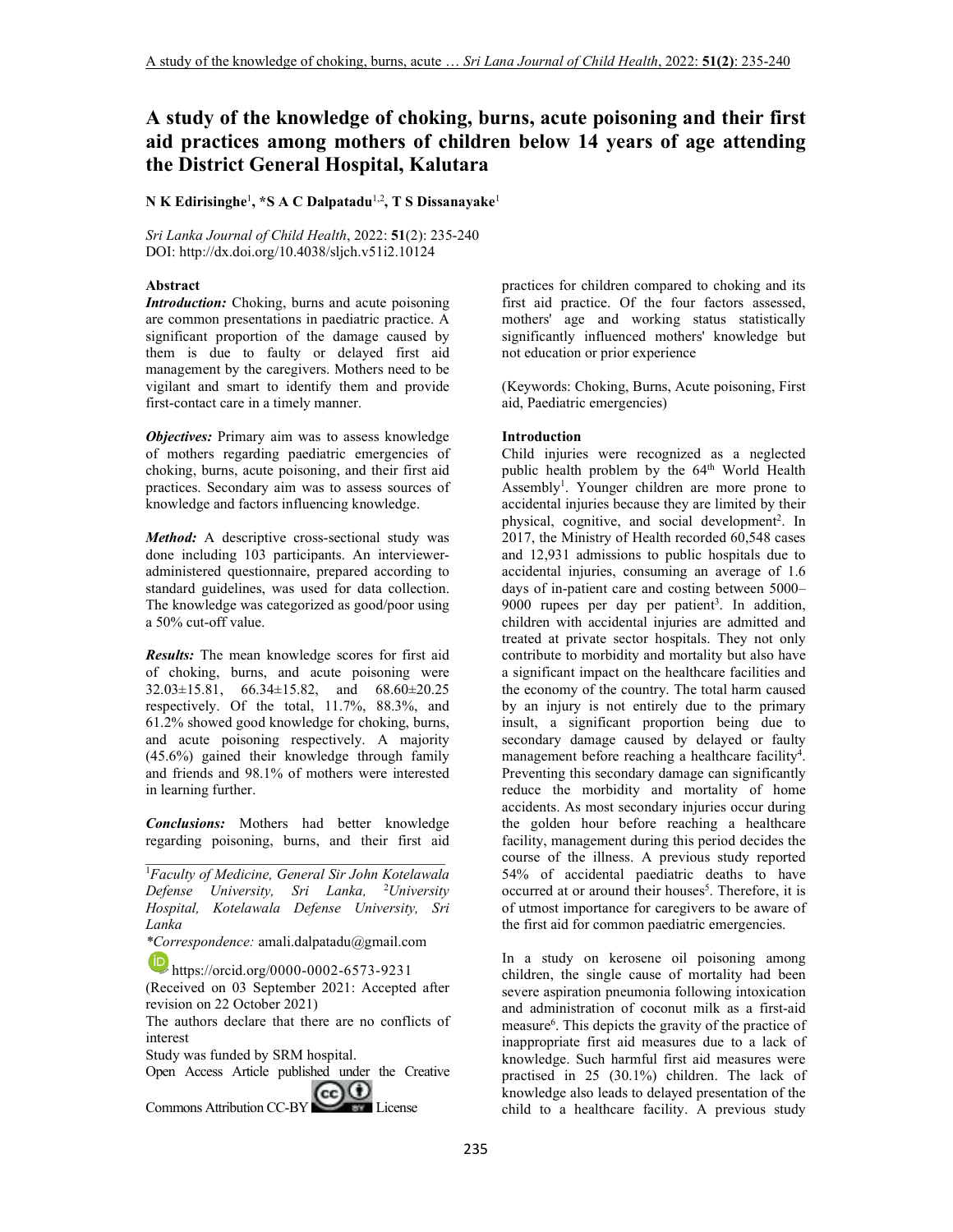showed that 32.5% of children with plant poisoning reached a primary care hospital at least two hours after poison ingestion<sup>7</sup>. The commonest reason for the delayed presentation was the lack of concern regarding the urgency of the situation. "Harmful first aid measures and delayed presentation at the primary care unit had a negative impact on poisoning-related outcomes," states Dayasiri KC, *et al*<sup>8</sup> in their research on acute poisoning related emergencies in the paediatric age group.

Burns and choking are also an important source of paediatric emergencies but there is a significant gap in the literature of this area of study in Sri Lanka. However, a recent case-control study done in Bangladesh depicted that about sixty percent of parents seek healthcare from unqualified service providers for their children during a childhood burn injury<sup>9</sup>. In a study done among Saudi parents, only 6% were reported to have an acceptable level of understanding regarding the first aid management of burns and choking<sup>10</sup>.

Most existing literature discusses the importance of introducing community empowerment through educating the general public, especially the parents, through awareness programmes. Effectiveness of such programmes was observed in a Sri Lankan study by Senerath U, et al<sup>11</sup> on the effect of a hospital-based intervention on newborn care practices at home. The intervention was a 4-day training programme primarily aimed at increasing the knowledge and skills of essential newborn care among healthcare providers. Another study in Turkey evaluated the outcome of such training as a variable in their study on parents' knowledge in paediatric emergencies<sup>12</sup>. This study also revealed that those who had taken a course in first aid at least once within five years achieved significantly better results in the assessment of knowledge.

In the light of this background, it is undeniable that emergencies such as choking, burns, and acute poisoning need to be addressed timely and appropriately. Mothers need to be vigilant and smart to identify them and provide first-contact care. For this purpose, it is of great importance that they possess a basic understanding of the common clinical presentations of these emergencies and their appropriate first aid management. Therefore, the research problem of the study was based on the question; Are mothers knowledgeable enough to be able to correctly tackle paediatric emergencies?

### **Objectives**

The primary aim was to assess the knowledge of mothers regarding paediatric emergencies of choking, burns, acute poisoning, and their first aid practices. The secondary aim was to assess the

sources of knowledge and the factors influencing their knowledge.

## **Method**

*Design, period of study and setting:* A descriptive cross-sectional study was carried out from 1st August to  $1<sup>st</sup>$  September 2020 in the outpatient department, paediatric clinics, paediatric wards, and surgical wards of the District General Hospital Kalutara.

*Inclusion criteria:* Mothers of children below 14 years of age, treated at the General Hospital, Kalutara were deemed as eligible participants.

*Exclusion criteria:* Those who refused to answer the questionnaire, mothers outside Kalutara district, mothers of children in the intensive care unit and those treated for critical care as well as children with special needs were excluded

*Sampling frame:* Due to the convenience of the investigators, a sample of 103 mothers was chosen using the systematic sampling method.

*Study instrument:* Interviewer-administered questionnaire. Questionnaire was prepared by the investigators as per the Advanced Paediatric Life Support and Burns Guidelines. It was assessed by a paediatrician and was pre-tested at the General Sir John Kotelawala Defense University Hospital. It was designed to collect data on the relevant sociodemographic details, symptom identification and first aid of choking, burns and acute poisoning, and sources of knowledge. The questionnaire assessed the knowledge among mothers regarding choking, burns, and acute poisoning separately with respect to their symptom identification and first aid methods.

*Ethical issues*: Approval for the study was obtained from the Ethical Review Committee of the Faculty of Medicine, General Sir John Kotelawala Defense University, Ratmalana (RP/MS/2020/22). Consent to carry out the study was taken from the Director of the District General Hospital, Kalutara and the consultants in charge of the respective hospital units. Informed written consent was obtained from the participants prior to the survey.

*Data measurement:* A descriptive statistical analysis of the data was done using the Statistical Packages for Social Sciences. A scoring system was implemented to identify the level of knowledge. Knowledge scores were obtained separately for first aid of choking, burns and acute poisoning. All questions pertaining to each of the above aptitudes carried one mark for each correct answer. A percentage of the score was generated based on the total number of correct responses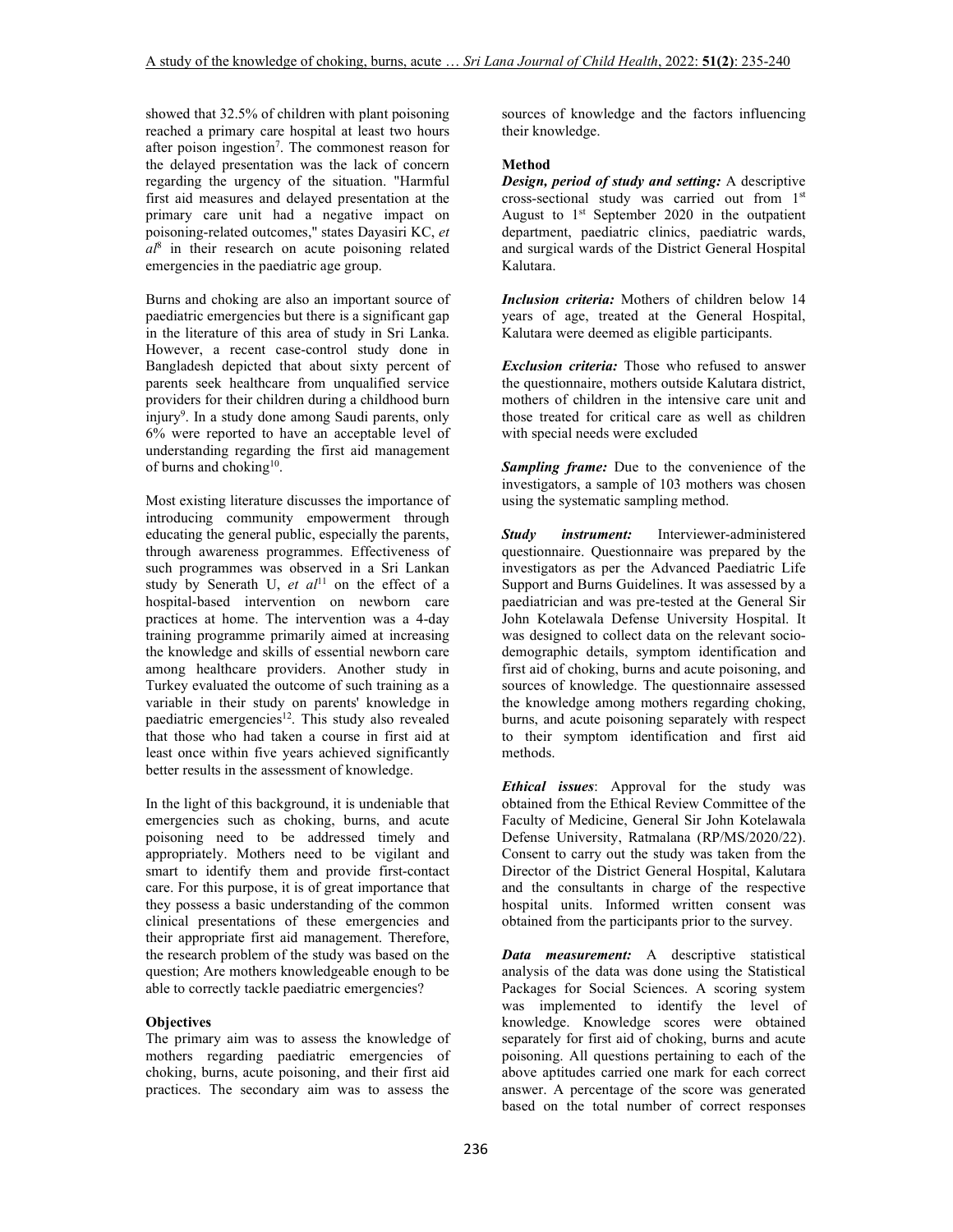against the number of total responses per each aptitude. On assessing the level of knowledge, a cut off value of 50% was taken as the reciprocal standard and those scoring more than 50% were categorized as having good knowledge and the others as having poor knowledge. The level of knowledge was then analysed against four variables viz. mother's age, educational level, working status and prior experience to similar situations.

### **Results**

A total of 103 mothers of children less than 14 years attending the outpatient department (OPD), paediatric wards, and clinics were interviewed. Of the mothers 68% were above the age of 28 years, 76.7% were below the age of 28 years when their first child was born and 99% were married. Sixty four percent of the mothers had only studied up to GCE Ordinary Level or below and 74.8% were non-working mothers. The responses of mothers for symptom identification and first aid methods are given in Table 1. The outcomes are given in Table 2.

 **Table 1:** *Responses of mothers for symptom identification and first aid methods*

| Questions                                                                          | Agree (%) | Disagree (%) |
|------------------------------------------------------------------------------------|-----------|--------------|
| Choking                                                                            |           |              |
| During choking, the object gets stuck in the windpipe                              | 72.8      | 26.2         |
| Symptom identification                                                             |           |              |
| Clutching the throat                                                               | 31.3      | 68.9         |
| Difficulty in breathing                                                            | 41.8      | 58.2         |
| Coughing                                                                           | 68.9      | 31.1         |
| Wheeze                                                                             | 07.8      | 92.2         |
| Regarding first aid for choking                                                    |           |              |
| If the child is choking and coughing effectively, let cough                        | 20.4      | 79.6         |
| If the child is choking and not coughing, give back blows and chest thrust         | 38.8      | 61.2         |
| If the child is choking and not coughing, immediately take to a hospital           | 35.9      | 64.1         |
| If the child is unconscious, call for help and start cardiopulmonary resuscitation | 01.9      | 98.1         |
| Blindly finger sweep to get the object out                                         | 45.7      | 54.3         |
| Do you know the correct technique for giving back blows?                           | 77.7      | 22.3         |
| Do you know the correct technique for giving chest thrusts?                        | 48.5      | 51.5         |
| Do you know the correct technique for cardiopulmonary resuscitation?               | 01.0      | 99.0         |
| <b>Burns</b>                                                                       |           |              |
| Can burns be fatal?                                                                |           |              |
|                                                                                    | 87.4      | 12.6         |
| Symptoms of mild burn - Pain                                                       | 90.3      | 09.7         |
| Redness                                                                            | 84.5      | 15.5         |
| Swelling                                                                           | 47.6      | 52.4         |
| <b>Blisters</b>                                                                    | 50.5      | 49.5         |
| Symptoms of a severe burn - Leathery appearance                                    | 28.2      | 71.8         |
| Black/brown/whitish appearance                                                     | 30.1      | 69.9         |
| Numbness                                                                           | 23.3      | 76.7         |
| Scarring from a burn causes - Movement restriction                                 | 36.9      | 63.1         |
| Breathing problems                                                                 | 64.1      | 68.9         |
| Should you be concerned if the child develops a fever after a burn?                | 95.1      | 04.9         |
| Regarding first aid for burns                                                      |           |              |
| Keep the burn under cool water                                                     | 65.0      | 35.0         |
| Use running water                                                                  | 90.3      | 09.7         |
| Duration: 20 minutes                                                               | 21.4      | 78.6         |
| Keep the burnt area warm                                                           | 30.1      | 69.9         |
| If burnt area is large, keep child warm with blanket when bringing to hospital     | 40.8      | 59.2         |
| Give paracetamol to reduce pain                                                    | 88.3      | 11.7         |
| Cover the burn with a clean dressing                                               | 50.5      | 49.5         |
| If eyes are involved, do eye irrigation                                            | 97.1      | 02.9         |
| Poisoning: Symptom identification                                                  |           |              |
| Vomiting                                                                           | 91.3      | 08.7         |
| Diarrhoea                                                                          | 39.8      | 60.2         |
| Loss of consciousness                                                              | 36.9      | 63.1         |
| <b>Dizziness</b>                                                                   | 31.3      | 68.9         |
| First aid for poisoning                                                            |           |              |
| If poison is ingested, bring the child immediately to a hospital                   | 41.7      | 58.3         |
| Forcefully make the child vomit                                                    | 26.7      | 73.3         |
| Is making the child vomit forcefully harmful?                                      | 55.3      | 44.7         |
|                                                                                    |           |              |
| Can taking poison sample to hospital be useful in management of the child?         | 95.1      | 04.9         |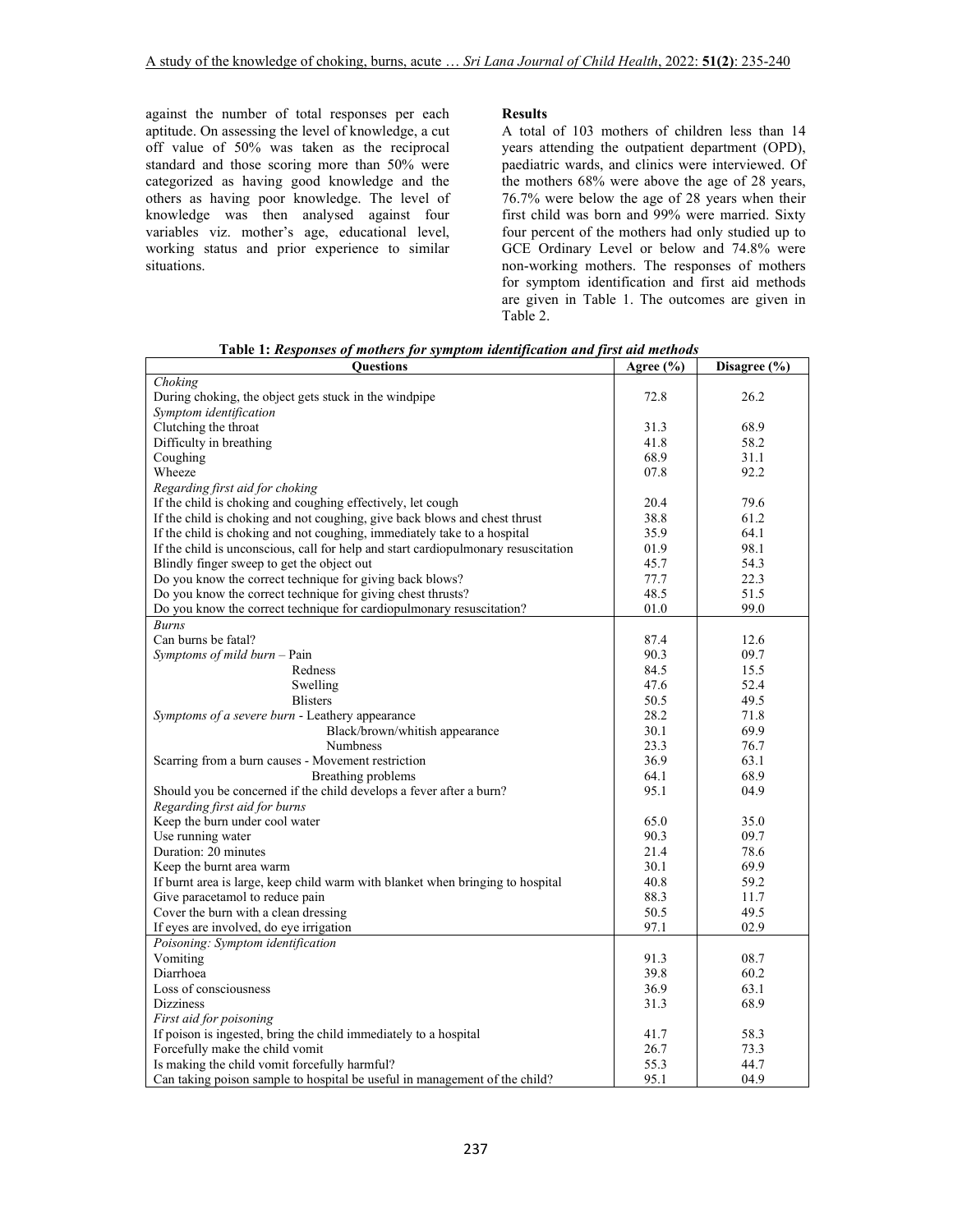|                         | Mean score of sample $\pm$ SD | % of good knowledge | % of poor knowledge |
|-------------------------|-------------------------------|---------------------|---------------------|
| First aid for choking   | $32.03 \pm 15.81$             |                     | 88.3                |
| First aid for burns     | $66.34 \pm 15.82$             | 88.3                |                     |
| First aid for poisoning | $68.60 \pm 20.25$             | 61.2                | 38.8                |

**Table 2:** *Level of knowledge*

Of the study sample 33%, 21.4% and 10.7% had experienced a previous episode of choking, burns, and acute poisoning in their child. Pearson Chisquare test was used to identify significant

associations of the level of knowledge with four variables; mother's age, educational level, occupation, and experience. All associations with p-value less than 0.05 are shown in Table 3.

| <b>Variables</b>   | First aid for choking        |                              |       |
|--------------------|------------------------------|------------------------------|-------|
|                    | Percentage of good knowledge | Percentage of poor knowledge |       |
| Working status     |                              |                              |       |
| Working            | 15.6                         | 84.4                         | 0.014 |
| Non-working        | 38.5                         | 61.5                         |       |
| Educational level  |                              |                              |       |
| G.C.E O/L or below | 15.2                         | 84.8                         | 0.040 |
| Above G.C.E O/L    | 32.4                         | 67.6                         |       |

*O/L: Ordinary level* 

The common sources of knowledge among the mothers were family/friends (45.6%), media (30.1%), and school (13.6%). Only 5.8% had gained knowledge from a healthcare professional. However, 98.1% of mothers reported being interested in learning further about the first aid for common paediatric emergencies and their commonly preferred modes of learning were television programmes (30.1%), first aid course (27.2%), and healthcare professionals (26.2%).

#### **Discussion**

The study aimed to describe the knowledge on symptom identification, first aid, and thereby their immediate response on first aid practices for children, during choking, burns, and acute poisoning among a group of mothers attending the District General Hospital, Kalutara. Results showed that none of the participants had correctly responded to all the questions. While the knowledge regarding, burns, acute poisoning, and their first aid was satisfactory, there was a striking deficit in the knowledge of choking and its first aid. Only 11.7% of participants scored above 50% in their knowledge score for choking first aid. Moreover, 45.7% had agreed to harmful methods like 'blindly finger sweeping for the object'. A similar outcome was obtained in a study done among Saudi parents in which 64.6% of the participants said that they would hang a choking child upside down by the feet trying to expel the foreign object from the child's mouth and 55.1% said that they would give water to drink to a choking child<sup>10</sup>. These incorrect measures taken by caregivers will delay proper management as well as cause additional harm to the child. Only 7.8% identified wheezing as a symptom of choking.

While the majority claimed that they knew the proper technique of back blows, less than half knew the correct technique of chest thrusts. Only one participant claimed to know the correct technique of cardiopulmonary resuscitation.

Of the participants, 88.3% had scores above 50% for their knowledge on first aid for burns, the average score being  $66.34 \pm 15.82$ . Although the majority knew to keep the burnt area under running water, a significantly less percentage (21.4) knew to keep it for a duration of 20 minutes. In the case of a severe burn, the patient should be covered with a blanket during transportation to a healthcare facility to prevent hypothermia and related consequences $\hat{1}^3$ . In the present study less than half of the participants were aware of this. A significant proportion of them could not identify symptoms of severe burns and were not aware that burn scars could lead to movement restriction and breathing problems.

Our study revealed that vomiting was the commonly identified symptom of acute poisoning. A significant majority of the participants did not recognize diarrhoea, loss of consciousness, and dizziness as symptoms. While the most common response for poisoning first aid was 'bring the child immediately to a hospital', 26.7% responded with 'make the child vomit forcefully'. This figure is slightly less than that shown in a previous study where it was reported that 30.1% of the participants practised harmful first aid measures such as administration of coconut milk to induce vomiting<sup>6</sup>. In the present study almost half the participants believed it was harmful to induce vomiting in acute poisoning.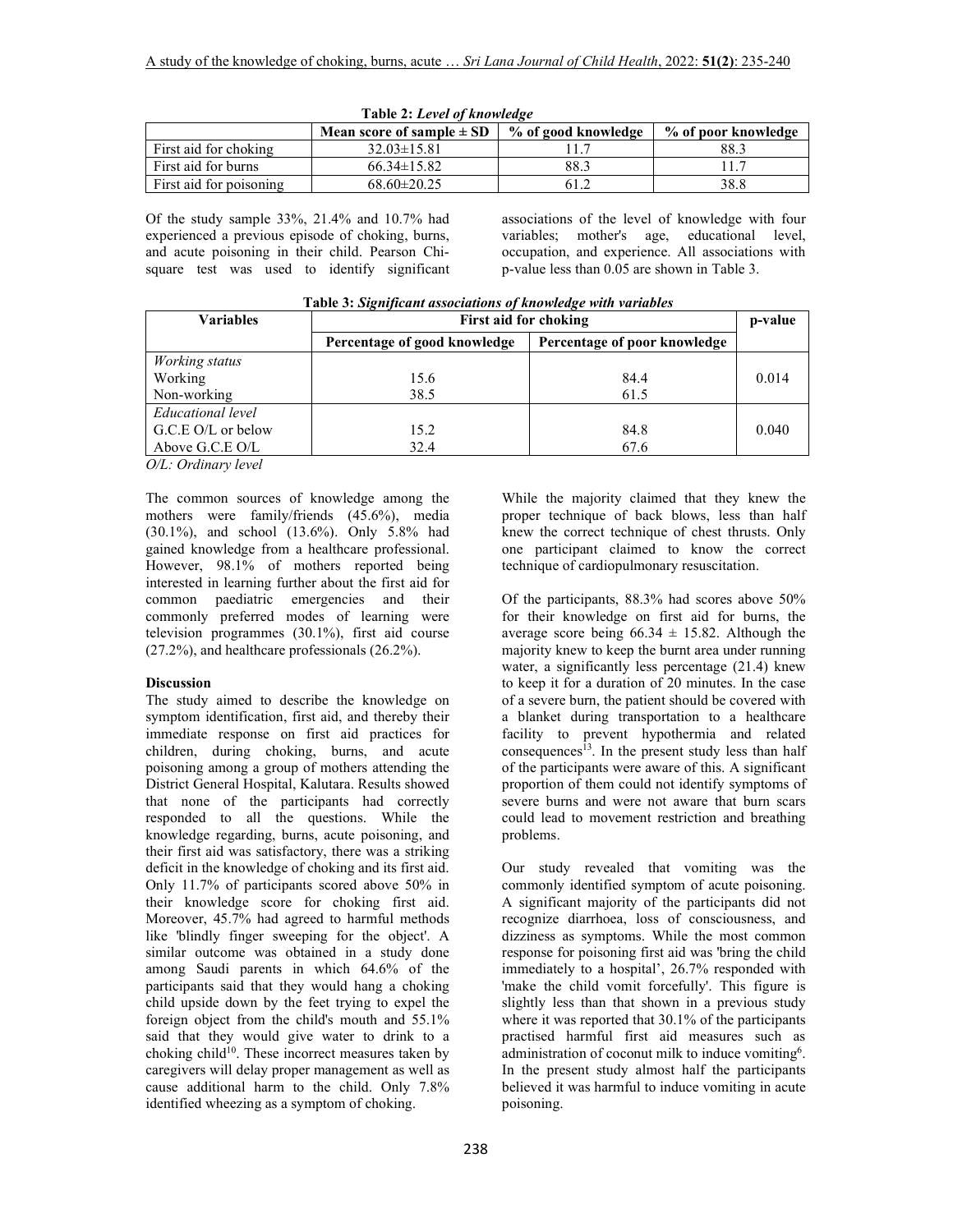We hypothesised that four factors would influence mothers' knowledge viz. age, educational level, working status, and prior experience of a similar situation. However, only two statistically significant associations were seen; mothers' age<br> $(p=0.04)$  and working status  $(p=0.014)$ .  $(p=0.04)$  and working status Comparatively older and non-working mothers scored slightly better in their level of knowledge for choking alone. It was observed that the majority of the mothers had gained their knowledge from non-professional sources like family/friends and media. None of the participants in the present study had followed a course on first aid but in a study done at the Lady Ridgeway Hospital, 15.7% of participants ( $n=362$ ) had prior training<sup>14</sup>. However, 98.1% of the participants said that they were interested in learning further and this may be considered as a base to initiate an educational programme.

The present study was limited in the assessment of first aid techniques, as only an intervieweradministered questionnaire was used. A further study including demonstration of skills in first aid practices, in given scenarios by participants would help identify significant gaps in knowledge and practices. Educational programmes targeting first aid on common paediatric emergencies can significantly bridge the gap seen in the knowledge and first aid. These could be conducted via television programmes, educational sessions at paediatric clinics, child welfare, and antenatal clinics. Incorporating first aid education in the school syllabus could also remarkably improve the existing level of knowledge.

## **Conclusions**

This study showed that mothers had better knowledge regarding poisoning, burns, and their first aid practices for children, compared to choking and its first aid. Of the four factors influencing mothers' knowledge assessed, only mothers' age and working status were statistically significant. Education, and prior experience were not statistically significant.

### **Acknowledgments**

We are grateful to all the mothers who participated in the study, the director of the District General Hospital- Kalutara, Dr. Thamara Kalubowila and the respective consultant paediatricians for allowing us to carry out the study. We offer our special thanks to Col (Prof) A. Balasuriya, Consultant Community Physician, Professor in Public Health, Head Public Health and Family Medicine, General Sir John Kotelawala Defense University for helping us out in various ways to complete our study.

### **References**

- 1. World Health Organisation: Child injury prevention. 2011. Available from: https://apps.who.int/gb/ebwha/pdf\_files/W HA64/A64 23-en.pdf
- 2. Road traffic injuries: Children [Internet]. [cited 2021 Jul 3]. Available from: https://www.who.int/news-room/q-adetail/road-traffic-injuries-children
- 3. Ajanthan R. Building a safer environment for our children. *Sri Lanka Journal of Child Health* 2019; **48**(1): 3–6. https://doi.org/10.4038/sljch.v48i1.8644
- 4. Guzmán IB, Cuesta JG, Trelles M, Jaweed O, Cherestal S, van Loenhout JAF, *et al*. Delays in arrival and treatment in emergency departments: Women, children and non-trauma consultations the most at risk in humanitarian settings. *PLoS ONE* 2019; **14**(3): e0213362. https://doi.org/10.1371/journal.pone.0213 362

PMid: 30835777 PMCid: PMC6400395

5. Kitulwatte ID, Edirisinghe PAS. Study on unnatural childhood deaths presented to North Colombo Teaching Hospital, Sri Lanka. *Medicine, Science and the Law* 2014; **54**(2): 74–7. https://doi.org/10.1177/002580241349124 9

PMid: 23966353

- 6. Dayasiri MBKC, Jayamanne SF, Jayasinghe CY. Kerosene oil poisoning among children in rural Sri Lanka. *International Journal of Paediatrics* 2017; **2017**: 1–7. https://doi.org/10.1155/2017/8798610 PMid: 29348762 PMCid: PMC5733930
- 7. Dayasiri MBKC, Jayamanne SF, Jayasinghe CY. Plant poisoning among children in rural Sri Lanka. *International Journal of Paediatrics* 2017; **2017**: 1–6. https://doi.org/10.1155/2017/4375987 PMid: 28932247 PMCid: PMC5591900
- 8. Dayasiri KC, Jayamanne S, Jayasinghe C. A qualitative study of acute poisoning related emergencies in the paediatric age group *Asia Pacific Journal of Medical Toxicology* 2018; **7**(3): 68-74.